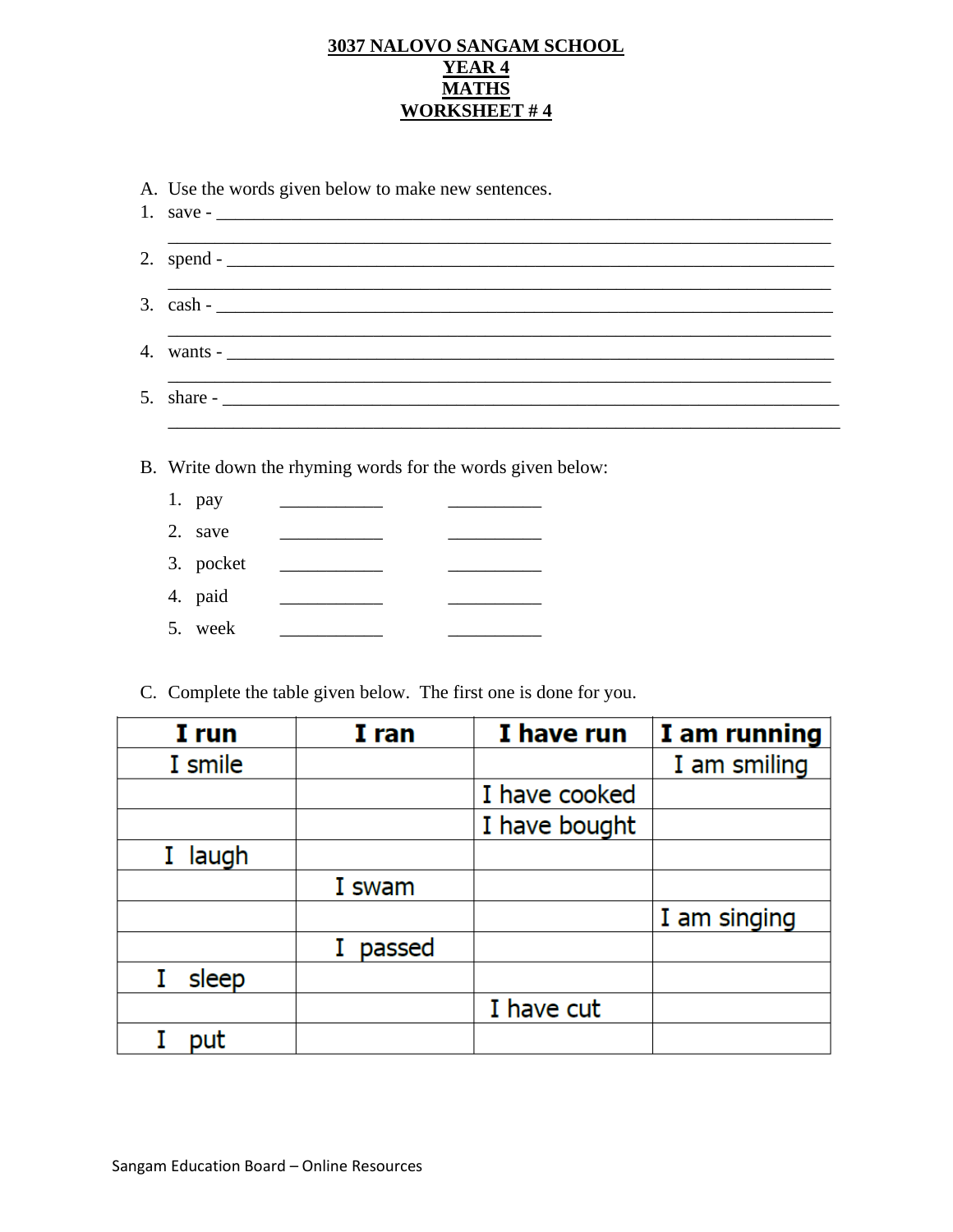#### **3037 NALOVO SANGAM SCHOOL YEAR 4 MATHS WORKSHEET # 4**

1. The place value of the underlined digit is \_\_\_\_\_\_\_\_\_\_\_

4 **7** 6

- 2. Dhristi bought 3 dozen eggs. How many eggs did she buy altogether?
- 3. 2 thousand + 0 hundreds + 5 tens + 3 ones =  $\frac{1}{2}$

| $-235$ | $-2569$ | $-1453$ | $-315$ |
|--------|---------|---------|--------|
| 4. 306 | 5. 6780 | 6. 5801 | 7.443  |

- 1. In class 4 there are 15 girls and 18 boys. What is the total number of students in class 4?
- 2. 36 rounded off to nearest tens \_\_\_\_\_\_
- 3. Write down the following in words:
	- a.  $2109 -$ \_\_\_\_\_\_\_\_\_\_\_\_\_\_\_\_\_\_\_\_\_\_\_\_\_\_\_\_\_\_\_\_\_\_\_\_\_\_\_\_\_\_\_\_\_\_\_\_\_\_\_\_\_\_\_\_\_\_\_\_\_\_\_\_\_\_\_\_ b.  $356 \mathcal{L}_\text{max} = \mathcal{L}_\text{max} = \mathcal{L}_\text{max} = \mathcal{L}_\text{max} = \mathcal{L}_\text{max} = \mathcal{L}_\text{max} = \mathcal{L}_\text{max} = \mathcal{L}_\text{max} = \mathcal{L}_\text{max} = \mathcal{L}_\text{max} = \mathcal{L}_\text{max} = \mathcal{L}_\text{max} = \mathcal{L}_\text{max} = \mathcal{L}_\text{max} = \mathcal{L}_\text{max} = \mathcal{L}_\text{max} = \mathcal{L}_\text{max} = \mathcal{L}_\text{max} = \mathcal{$ c.  $4005 \frac{1}{2000}$ \_\_\_\_\_\_\_\_\_\_\_\_\_\_\_\_\_\_\_\_\_\_\_\_\_\_\_\_\_\_\_\_\_\_\_\_\_\_\_\_\_\_\_\_\_\_\_\_\_\_\_\_\_\_\_\_\_\_\_\_\_\_\_\_\_\_\_ d.  $7550$ e. 3055 - \_\_\_\_\_\_\_\_\_\_\_\_\_\_\_\_\_\_\_\_\_\_\_\_\_\_\_\_\_\_\_\_\_\_\_\_\_\_\_\_\_\_\_\_\_\_\_\_\_\_\_\_\_\_\_\_\_\_\_\_\_  $\mathcal{L}_\mathcal{L} = \mathcal{L}_\mathcal{L} = \mathcal{L}_\mathcal{L} = \mathcal{L}_\mathcal{L} = \mathcal{L}_\mathcal{L} = \mathcal{L}_\mathcal{L} = \mathcal{L}_\mathcal{L} = \mathcal{L}_\mathcal{L} = \mathcal{L}_\mathcal{L} = \mathcal{L}_\mathcal{L} = \mathcal{L}_\mathcal{L} = \mathcal{L}_\mathcal{L} = \mathcal{L}_\mathcal{L} = \mathcal{L}_\mathcal{L} = \mathcal{L}_\mathcal{L} = \mathcal{L}_\mathcal{L} = \mathcal{L}_\mathcal{L}$ f. 109 - \_\_\_\_\_\_\_\_\_\_\_\_\_\_\_\_\_\_\_\_\_\_\_\_\_\_\_\_\_\_\_\_\_\_\_\_\_\_\_\_\_\_\_\_\_\_\_\_\_\_\_\_\_\_\_\_\_\_\_\_\_\_ \_\_\_\_\_\_\_\_\_\_\_\_\_\_\_\_\_\_\_\_\_\_\_\_\_\_\_\_\_\_\_\_\_\_\_\_\_\_\_\_\_\_\_\_\_\_\_\_\_\_\_\_\_\_\_\_\_\_\_\_\_\_\_\_\_\_\_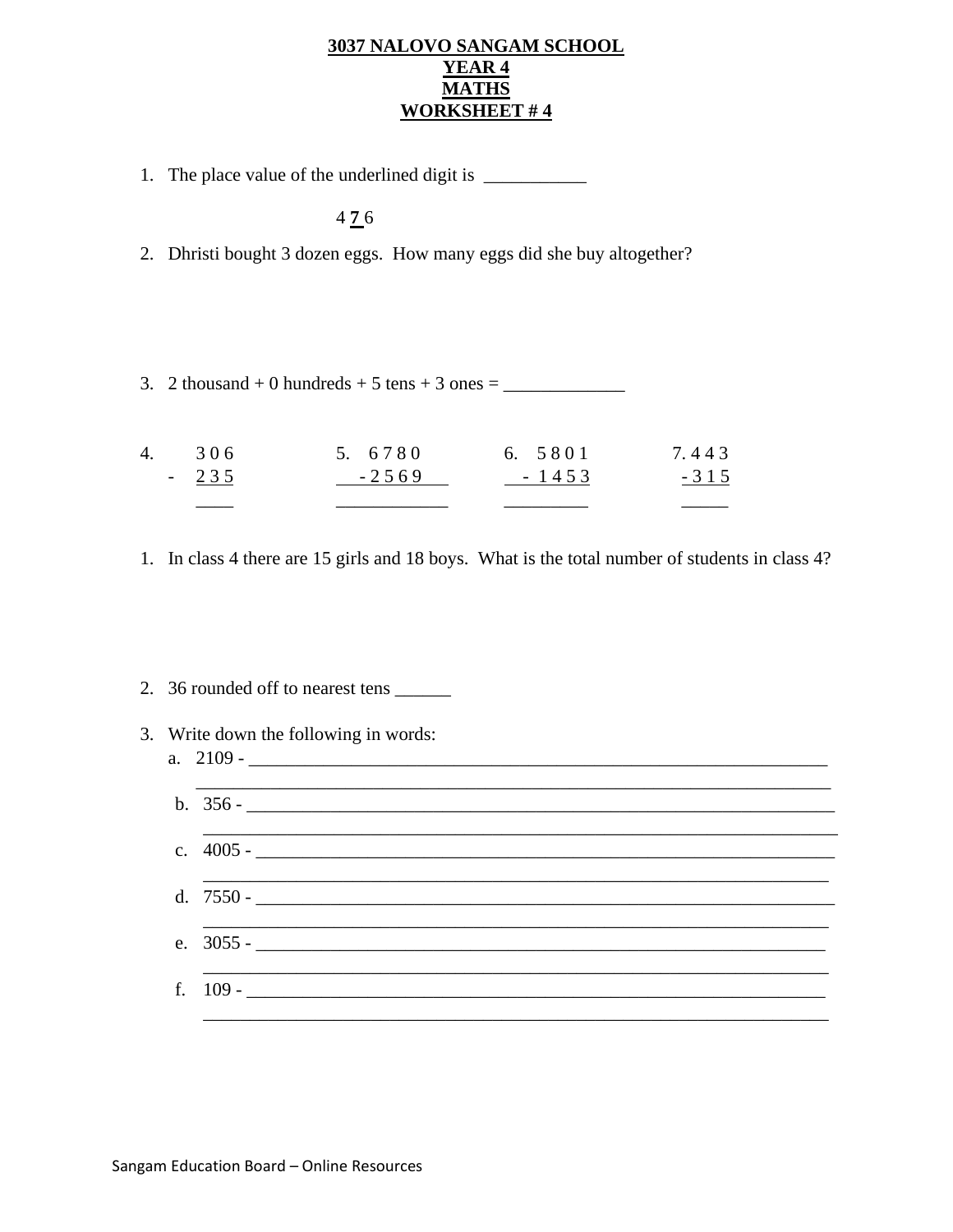## **3037 NALOVO SANGAM SCHOOL YEAR 4 HEALTHY LIVING WORKSHEET # 4**

Write your answer in the spaces provided.

| 1. | Write one rule at your home.                                                                                      |
|----|-------------------------------------------------------------------------------------------------------------------|
| 2. | What can you do if someone bullies you?                                                                           |
| 3. | Identify two values that you must have to be able to make peace with others.<br>$\qquad \qquad \text{and} \qquad$ |
| 4. | Name two organs in the digestive systems.<br>$\qquad \qquad \text{and} \qquad$                                    |
| 5. | Write down one physical change as you grow.                                                                       |
| 6. | How do you come to school?                                                                                        |
| 8. | What is one role you carried out at home?                                                                         |
| 9. | What should you do to an old lady standing in the bus without a seat?                                             |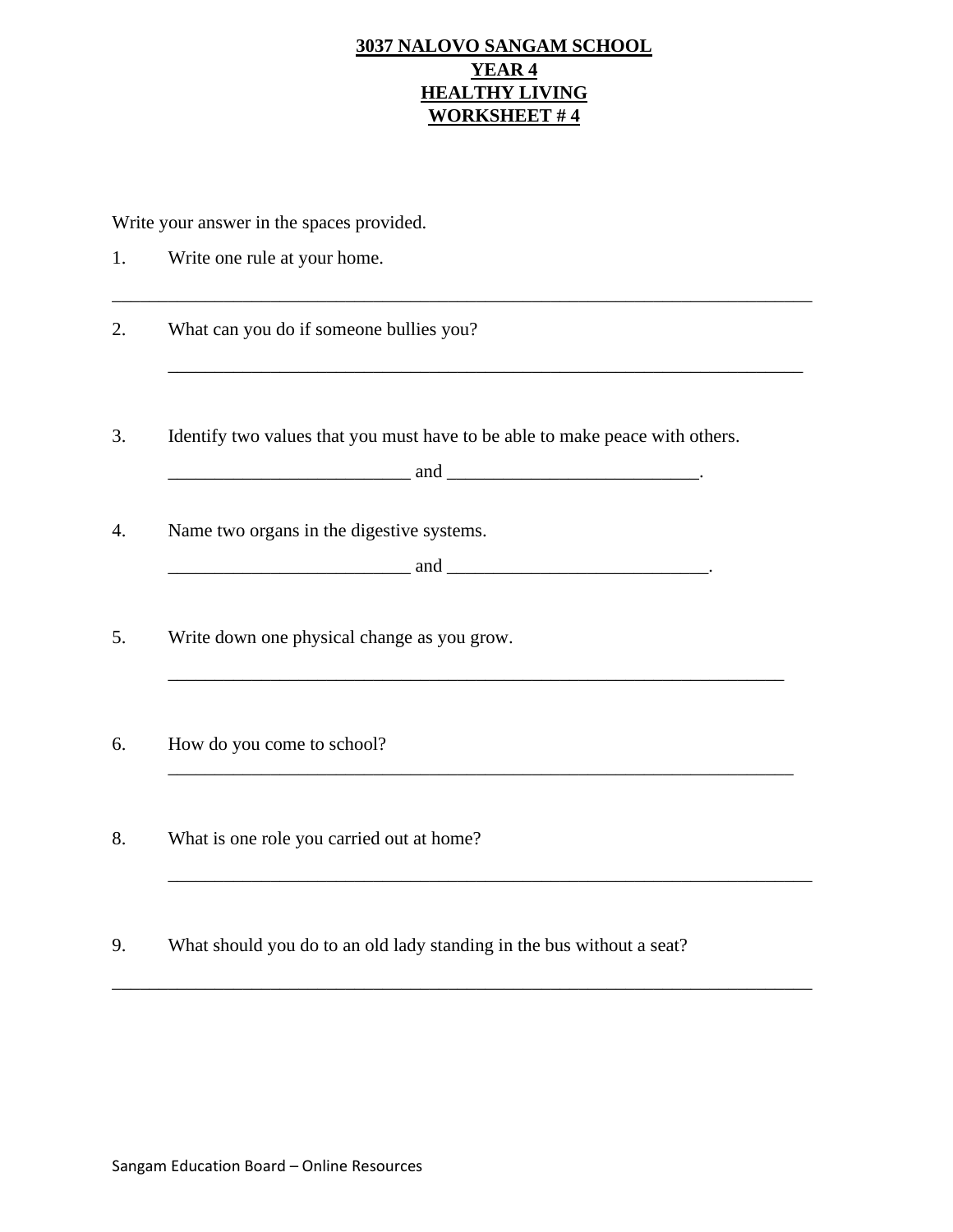#### **3037 NALOVO SANGAM SCHOOL YEAR 4 HINDI WORKSHEET # 4**

# अ. सही शब्द के किनारे घेरा करो:

| कौआ / कैआ       | मा / माँ                       | पिताजी / पीताजी |
|-----------------|--------------------------------|-----------------|
| बागीचा /  बगीचा | पाठशाला / पठशाला सुरंज / सूरंज |                 |
| कहनी / कहानी    | कीताब / किताब                  | सकूल / स्कूल    |
| पयार / प्यार    | पुस्तक / पूस्तक                |                 |

# आ. इन के बहुवचन लिखो:

1. बच्चा खेल रहा है ।

------------------------------

2. औरत खाना बना रही है।

3. लड़की रो रही है ।

# 4. मैं ने भोजन किया।

## 5. वह बाहर चला गया ।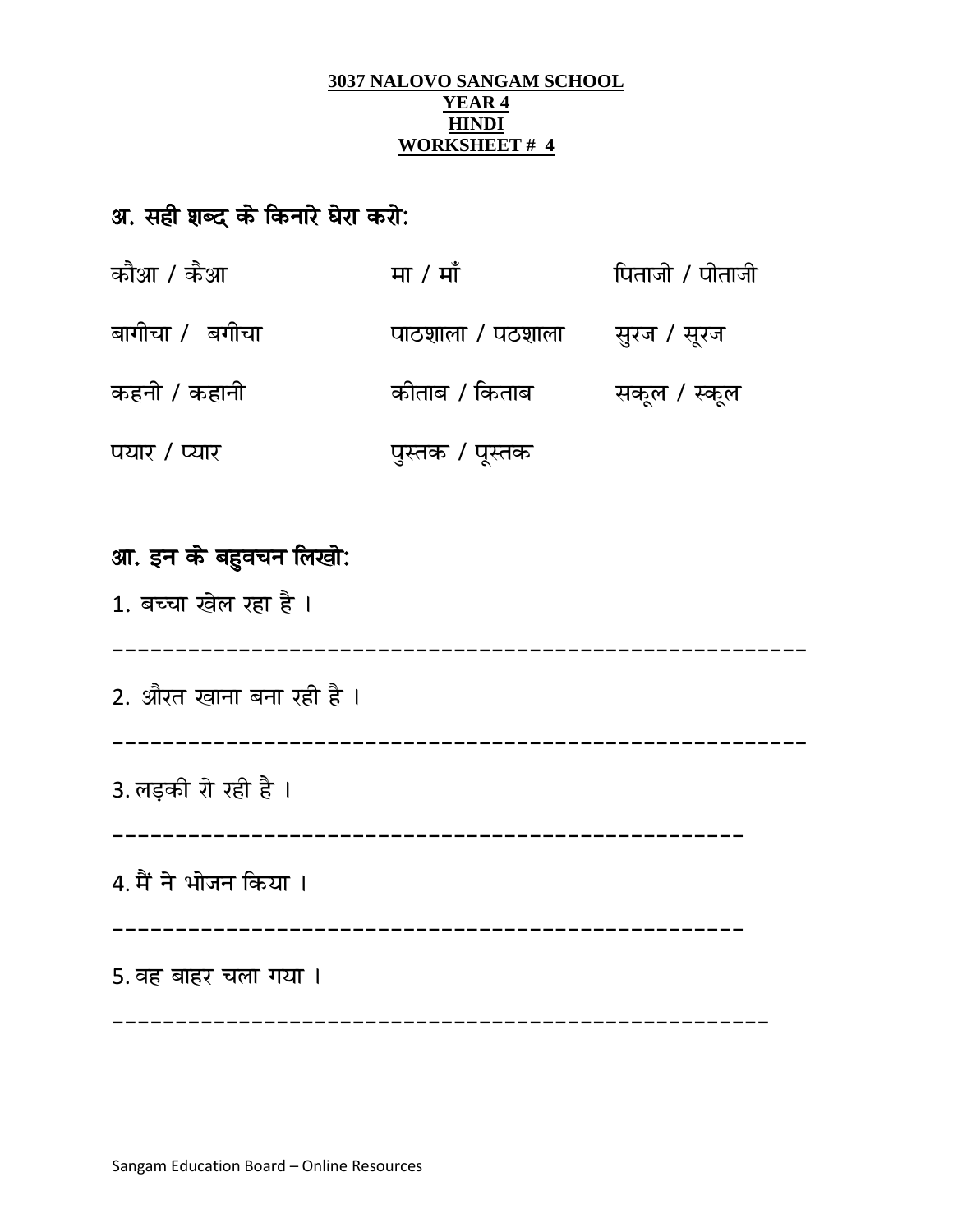### **3037 NALOVO SANGAM SCHOOL YEAR 4 SOCIAL STUDIES WORKSHEET # 4 Places of Worship**

- 1. Hindus  $\frac{1}{2}$
- 2. Muslims  $\frac{1}{2}$
- 3. Christians  $\frac{1}{\sqrt{2\pi}}$
- 4. Sikhs  $\frac{2}{\sqrt{2}}$
- 5. Why are places of worship important?
- Paste or draw the pictures of the different places of worship in your book

- \_\_\_\_\_\_\_\_\_\_\_\_\_\_\_\_\_\_\_\_\_\_\_\_\_\_\_\_\_\_\_\_\_\_\_\_\_\_\_\_\_\_\_\_\_\_\_\_\_\_\_\_\_\_\_\_\_\_

- \_\_\_\_\_\_\_\_\_\_\_\_\_\_\_\_\_\_\_\_\_\_\_\_\_\_\_\_\_\_\_\_\_\_\_\_\_\_\_\_\_\_\_\_\_\_\_\_\_\_\_\_\_\_\_\_\_\_\_

- \_\_\_\_\_\_\_\_\_\_\_\_\_\_\_\_\_\_\_\_\_\_\_\_\_\_\_\_\_\_\_\_\_\_\_\_\_\_\_\_\_\_\_\_\_\_\_\_\_\_\_\_\_\_\_\_\_\_\_\_



Temple mosque







Church gurudwara church gurudwara gurudwara gurudwara gurudwara gurudwara gurudwara gurudwara gurudwara gurudwara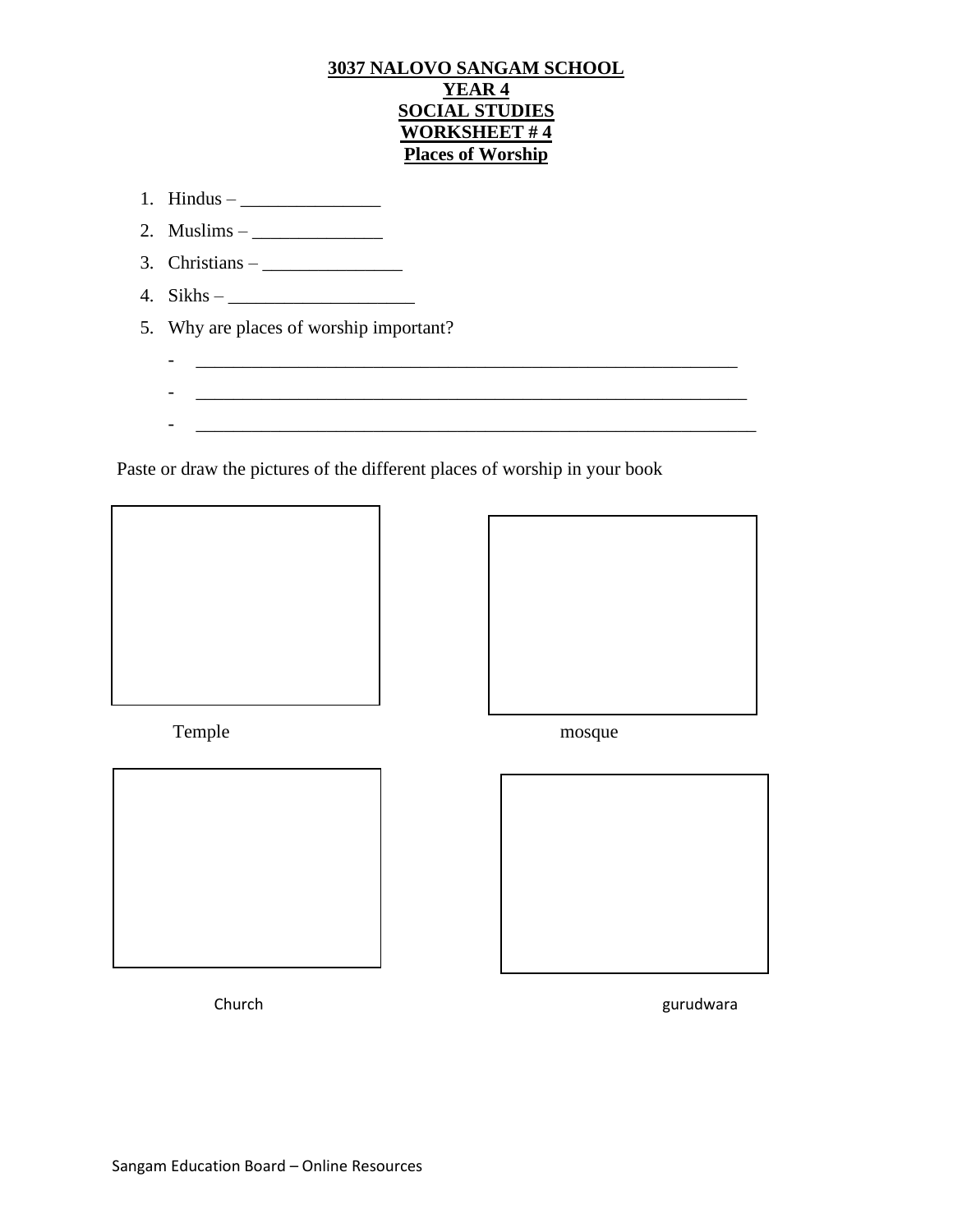#### **3037 NALOVO SANGAM SCHOOL**

#### **KALASI 4**

#### **VEIKA VAKAVITI**

#### **WORKSHEET #4**

#### **VULA VAKAVITI**

- 1. Janueri Vula I \_\_\_\_\_\_\_\_\_\_\_\_\_\_\_\_\_\_\_\_\_
- 2. Veverueri \_\_\_\_\_\_\_\_\_\_\_\_\_\_\_\_\_\_\_
- 3. Mati  $\frac{1}{2}$   $\frac{1}{2}$   $\frac{1}{2}$   $\frac{1}{2}$   $\frac{1}{2}$   $\frac{1}{2}$   $\frac{1}{2}$   $\frac{1}{2}$   $\frac{1}{2}$   $\frac{1}{2}$   $\frac{1}{2}$   $\frac{1}{2}$   $\frac{1}{2}$   $\frac{1}{2}$   $\frac{1}{2}$   $\frac{1}{2}$   $\frac{1}{2}$   $\frac{1}{2$
- 4. Evereli \_\_\_\_\_\_\_\_\_\_\_\_\_\_\_\_\_\_\_\_\_\_\_\_\_\_\_\_
- 5. Me \_\_\_\_\_\_\_\_\_\_\_\_\_\_\_\_\_\_\_\_\_\_\_\_\_\_\_\_\_\_\_\_
- 6. Jiune \_\_\_\_\_\_\_\_\_\_\_\_\_\_\_\_\_\_\_\_\_\_\_\_\_\_\_\_\_\_ 7. Jiulai - \_\_\_\_\_\_\_\_\_\_\_\_\_\_\_\_\_\_\_\_\_\_\_\_\_\_\_\_\_\_
- 8. Okosita \_\_\_\_\_\_\_\_\_\_\_\_\_\_\_\_\_\_\_\_\_\_\_\_\_\_\_\_
- 9. Seviteba \_\_\_\_\_\_\_\_\_\_\_\_\_\_\_\_\_\_\_\_\_\_\_\_\_\_\_
- 10. Okotova \_\_\_\_\_\_\_\_\_\_\_\_\_\_\_\_\_\_\_\_\_\_\_\_\_\_\_
- 11. Noveba -
- 12. Tiseba \_\_\_\_\_\_\_\_\_\_\_\_\_\_\_\_\_\_\_\_\_\_\_\_\_\_\_\_

### **NA MATA NI CAGI**

Vakalewena mai na matanicagi